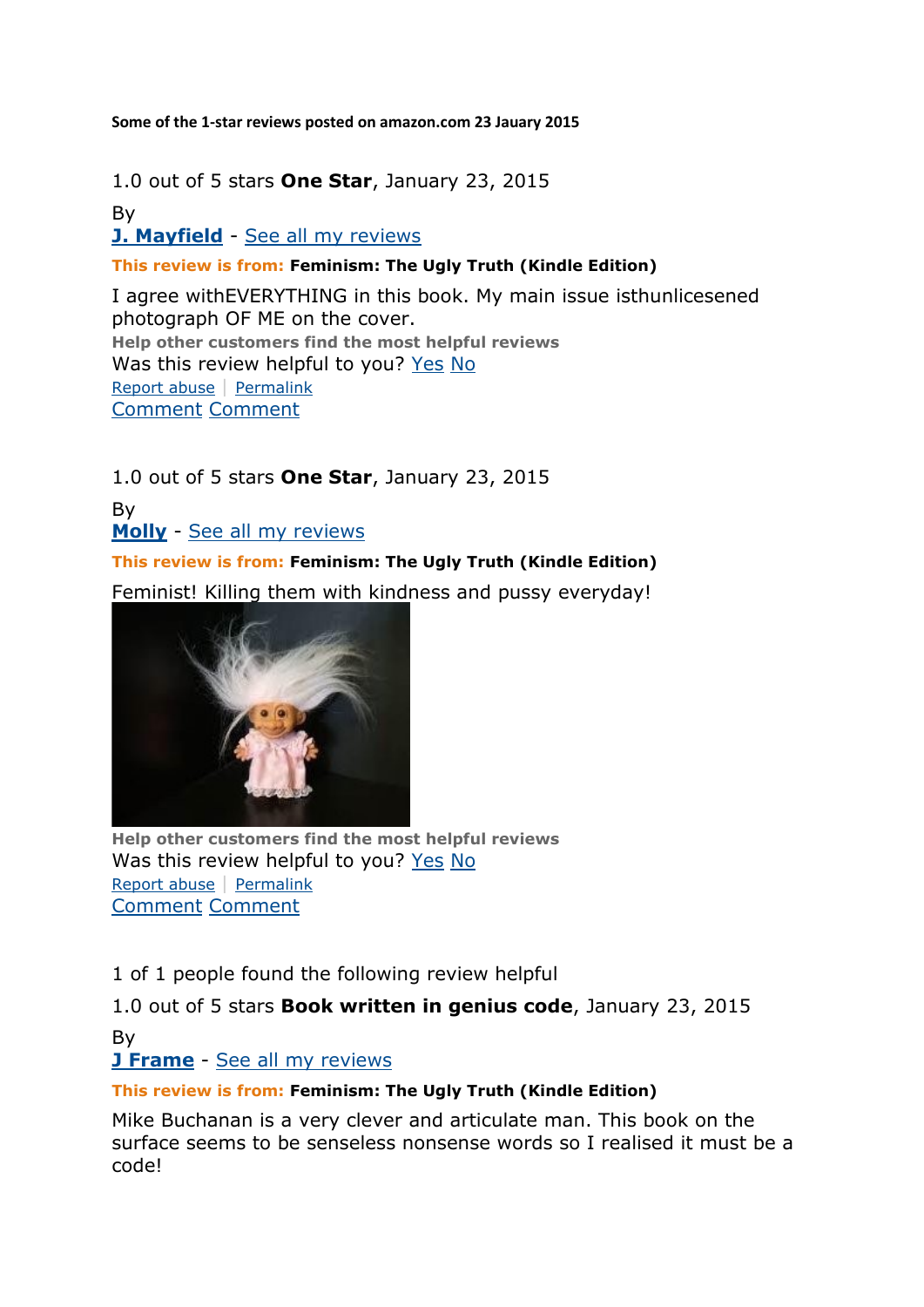I carefully took the third word on each page and this is what I came up with:

"women womenz wahwah boobies frightened no no mummy fart noise troll doll here comes the hot stepper (turn it up)"

Better isn't it. **Help other customers find the most helpful reviews** Was this review helpful to you? [Yes](http://www.amazon.com/gp/voting/cast/Reviews/2115/R3K4GNV0PZ15D7/Helpful/1/ref=cm_cr_prvoteyn?ie=UTF8&target=aHR0cDovL3d3dy5hbWF6b24uY29tL3Jldmlldy9CMDA3OTVCUEVPL3JlZj1jbV9jcl9wcnZvdGVyZHI_X2VuY29kaW5nPVVURjgmc2hvd1ZpZXdwb2ludHM9MCZzb3J0Qnk9YnlTdWJtaXNzaW9uRGF0ZURlc2NlbmRpbmc&token=FB8DF96712497DD512B067607344DC8A1ED4B386&voteAnchorName=R3K4GNV0PZ15D7.2115.Helpful.Reviews&voteSessionID=184-3769442-0867816) [No](http://www.amazon.com/gp/voting/cast/Reviews/2115/R3K4GNV0PZ15D7/Helpful/-1/ref=cm_cr_prvoteyn?ie=UTF8&target=aHR0cDovL3d3dy5hbWF6b24uY29tL3Jldmlldy9CMDA3OTVCUEVPL3JlZj1jbV9jcl9wcnZvdGVyZHI_X2VuY29kaW5nPVVURjgmc2hvd1ZpZXdwb2ludHM9MCZzb3J0Qnk9YnlTdWJtaXNzaW9uRGF0ZURlc2NlbmRpbmc&token=A658E41D4BF5E2CA7408C4E9853059E53B446D1B&voteAnchorName=R3K4GNV0PZ15D7.2115.Helpful.Reviews&voteSessionID=184-3769442-0867816) [Report abuse](http://www.amazon.com/gp/voting/cast/Reviews/2115/R3K4GNV0PZ15D7/Inappropriate/1/ref=cm_cr_prvoteyn?ie=UTF8&target=aHR0cDovL3d3dy5hbWF6b24uY29tL3Jldmlldy9CMDA3OTVCUEVPL3JlZj1jbV9jcl9wcnZvdGVyZHI_X2VuY29kaW5nPVVURjgmc2hvd1ZpZXdwb2ludHM9MCZzb3J0Qnk9YnlTdWJtaXNzaW9uRGF0ZURlc2NlbmRpbmc&token=2114C297D60040B9A02503CDE19A254120B163DD&voteAnchorName=R3K4GNV0PZ15D7.2115.Inappropriate.Reviews&voteSessionID=184-3769442-0867816) | [Permalink](http://www.amazon.com/review/R3K4GNV0PZ15D7/ref=cm_cr_pr_perm?ie=UTF8&ASIN=B00795BPEO) [Comment](http://www.amazon.com/review/R3K4GNV0PZ15D7/ref=cm_cr_pr_cmt?ie=UTF8&ASIN=B00795BPEO#wasThisHelpful) [Comment](http://www.amazon.com/review/R3K4GNV0PZ15D7/ref=cm_cr_pr_cmt?ie=UTF8&ASIN=B00795BPEO#wasThisHelpful)

1.0 out of 5 stars **One Star**, January 23, 2015

By **[Coacharcher](http://www.amazon.com/gp/pdp/profile/A3UEEIQ1XI25TS/ref=cm_cr_pr_pdp)** - [See all my reviews](http://www.amazon.com/gp/cdp/member-reviews/A3UEEIQ1XI25TS/ref=cm_cr_pr_auth_rev?ie=UTF8&sort_by=MostRecentReview)

#### **This review is from: Feminism: The Ugly Truth (Kindle Edition)**

Women have vaginas! **Help other customers find the most helpful reviews** Was this review helpful to you? [Yes](http://www.amazon.com/gp/voting/cast/Reviews/2115/RFNZBHR6RR24G/Helpful/1/ref=cm_cr_prvoteyn?ie=UTF8&target=aHR0cDovL3d3dy5hbWF6b24uY29tL3Jldmlldy9CMDA3OTVCUEVPL3JlZj1jbV9jcl9wcnZvdGVyZHI_X2VuY29kaW5nPVVURjgmc2hvd1ZpZXdwb2ludHM9MCZzb3J0Qnk9YnlTdWJtaXNzaW9uRGF0ZURlc2NlbmRpbmc&token=1D778CBAFD68A91654B0313E31BE22ED1C4878A8&voteAnchorName=RFNZBHR6RR24G.2115.Helpful.Reviews&voteSessionID=184-3769442-0867816) [No](http://www.amazon.com/gp/voting/cast/Reviews/2115/RFNZBHR6RR24G/Helpful/-1/ref=cm_cr_prvoteyn?ie=UTF8&target=aHR0cDovL3d3dy5hbWF6b24uY29tL3Jldmlldy9CMDA3OTVCUEVPL3JlZj1jbV9jcl9wcnZvdGVyZHI_X2VuY29kaW5nPVVURjgmc2hvd1ZpZXdwb2ludHM9MCZzb3J0Qnk9YnlTdWJtaXNzaW9uRGF0ZURlc2NlbmRpbmc&token=E44CB171C7802BD868CD1E551A60A181E7C033A1&voteAnchorName=RFNZBHR6RR24G.2115.Helpful.Reviews&voteSessionID=184-3769442-0867816) [Report abuse](http://www.amazon.com/gp/voting/cast/Reviews/2115/RFNZBHR6RR24G/Inappropriate/1/ref=cm_cr_prvoteyn?ie=UTF8&target=aHR0cDovL3d3dy5hbWF6b24uY29tL3Jldmlldy9CMDA3OTVCUEVPL3JlZj1jbV9jcl9wcnZvdGVyZHI_X2VuY29kaW5nPVVURjgmc2hvd1ZpZXdwb2ludHM9MCZzb3J0Qnk9YnlTdWJtaXNzaW9uRGF0ZURlc2NlbmRpbmc&token=A7485AB837215A0C9DFF674A30CF87951F34113F&voteAnchorName=RFNZBHR6RR24G.2115.Inappropriate.Reviews&voteSessionID=184-3769442-0867816) | [Permalink](http://www.amazon.com/review/RFNZBHR6RR24G/ref=cm_cr_pr_perm?ie=UTF8&ASIN=B00795BPEO) [Comment](http://www.amazon.com/review/RFNZBHR6RR24G/ref=cm_cr_pr_cmt?ie=UTF8&ASIN=B00795BPEO#wasThisHelpful) [Comment](http://www.amazon.com/review/RFNZBHR6RR24G/ref=cm_cr_pr_cmt?ie=UTF8&ASIN=B00795BPEO#wasThisHelpful)

1 of 1 people found the following review helpful

1.0 out of 5 stars **The only good woman is a virgin whore. - "Freddie Bell Jones"**, January 23, 2015

By

**[Lauren](http://www.amazon.com/gp/pdp/profile/A1HHBI9089P1M0/ref=cm_cr_pr_pdp)** - [See all my reviews](http://www.amazon.com/gp/cdp/member-reviews/A1HHBI9089P1M0/ref=cm_cr_pr_auth_rev?ie=UTF8&sort_by=MostRecentReview)

#### **This review is from: Feminism: The Ugly Truth (Kindle Edition)**

I bought this ebook because I hate all women including myself. Why can't all women just be lobotomized at birth so they don't run the risk of developing identities and personalities. How are old white men supposed to continue controlling the world and all of it's resources if women are allowed agency over their own lives? It's a very scary thought... I only gave this book one star because it didn't give me any specific instructions on how to oppress the women in my life, or maybe I was too stupid to understand. Please make a version for dumb broads like myself. #nofatchicks **Help other customers find the most helpful reviews** Was this review helpful to you? [Yes](http://www.amazon.com/gp/voting/cast/Reviews/2115/R74LX1GZB7W1E/Helpful/1/ref=cm_cr_prvoteyn?ie=UTF8&target=aHR0cDovL3d3dy5hbWF6b24uY29tL3Jldmlldy9CMDA3OTVCUEVPL3JlZj1jbV9jcl9wcnZvdGVyZHI_X2VuY29kaW5nPVVURjgmc2hvd1ZpZXdwb2ludHM9MCZzb3J0Qnk9YnlTdWJtaXNzaW9uRGF0ZURlc2NlbmRpbmc&token=FF6E0C513DE1608E9BDD28A78C52CE8CB1CC808F&voteAnchorName=R74LX1GZB7W1E.2115.Helpful.Reviews&voteSessionID=184-3769442-0867816) [No](http://www.amazon.com/gp/voting/cast/Reviews/2115/R74LX1GZB7W1E/Helpful/-1/ref=cm_cr_prvoteyn?ie=UTF8&target=aHR0cDovL3d3dy5hbWF6b24uY29tL3Jldmlldy9CMDA3OTVCUEVPL3JlZj1jbV9jcl9wcnZvdGVyZHI_X2VuY29kaW5nPVVURjgmc2hvd1ZpZXdwb2ludHM9MCZzb3J0Qnk9YnlTdWJtaXNzaW9uRGF0ZURlc2NlbmRpbmc&token=A81B69BA4BF666E339AE2DF9E82651E569267899&voteAnchorName=R74LX1GZB7W1E.2115.Helpful.Reviews&voteSessionID=184-3769442-0867816) [Report abuse](http://www.amazon.com/gp/voting/cast/Reviews/2115/R74LX1GZB7W1E/Inappropriate/1/ref=cm_cr_prvoteyn?ie=UTF8&target=aHR0cDovL3d3dy5hbWF6b24uY29tL3Jldmlldy9CMDA3OTVCUEVPL3JlZj1jbV9jcl9wcnZvdGVyZHI_X2VuY29kaW5nPVVURjgmc2hvd1ZpZXdwb2ludHM9MCZzb3J0Qnk9YnlTdWJtaXNzaW9uRGF0ZURlc2NlbmRpbmc&token=BA58B034589B8C4C74F7138880C4AD2CED5BA81C&voteAnchorName=R74LX1GZB7W1E.2115.Inappropriate.Reviews&voteSessionID=184-3769442-0867816) | [Permalink](http://www.amazon.com/review/R74LX1GZB7W1E/ref=cm_cr_pr_perm?ie=UTF8&ASIN=B00795BPEO) [Comment](http://www.amazon.com/review/R74LX1GZB7W1E/ref=cm_cr_pr_cmt?ie=UTF8&ASIN=B00795BPEO#wasThisHelpful) [Comment](http://www.amazon.com/review/R74LX1GZB7W1E/ref=cm_cr_pr_cmt?ie=UTF8&ASIN=B00795BPEO#wasThisHelpful)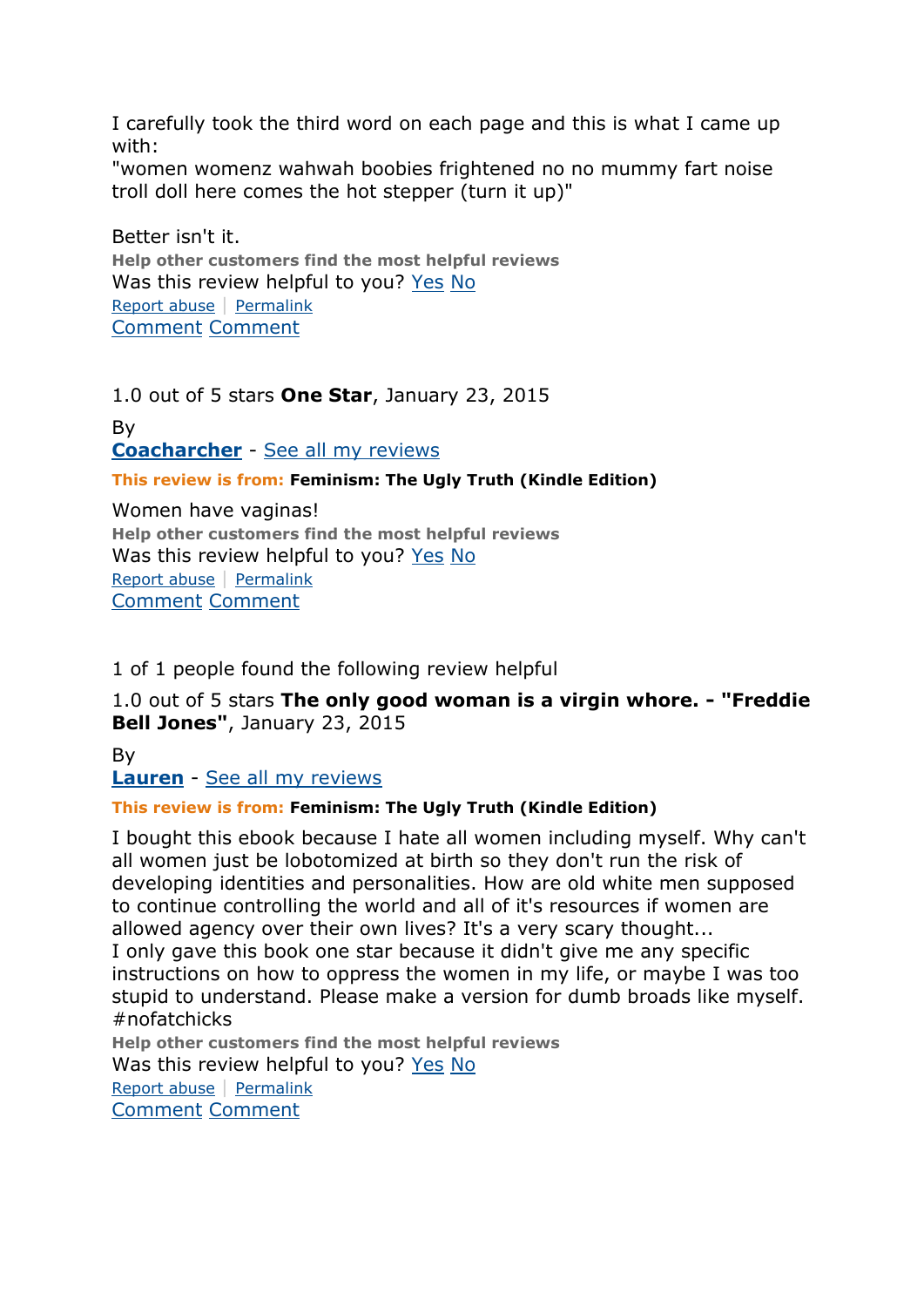# 2 of 2 people found the following review helpful

# 1.0 out of 5 stars **J4MB 4 Life!!! WE** ♥ **YOU Mike!!!**, January 23, 2015 By

# **[Heather](http://www.amazon.com/gp/pdp/profile/A3EUFARBFSQQ2H/ref=cm_cr_pr_pdp)** - [See all my reviews](http://www.amazon.com/gp/cdp/member-reviews/A3EUFARBFSQQ2H/ref=cm_cr_pr_auth_rev?ie=UTF8&sort_by=MostRecentReview)

#### **This review is from: Feminism: The Ugly Truth (Kindle Edition)**

As a young girl, I was constantly bombarded by man-hating shrill anthems like Shania Twain's "Man! I feel like a woman" and Xtina's "Fighter." Imagine how alone I felt while I had to lie through my teeth and sing along to these songs that had the explicit agenda of empowering women.

The dark and stormy clouds parted; my blood coursed through my veins with an electric energy I had never felt before. My favorite boyband, JUSTICE 4 MEN & BOYZ, had entered my life and there was no turning back.

TO ALL THE HATERS WHO ARE POSTING ABSOLUTE VITRIOL ABOUT J4MB AND MIKEY (WE ♥ YOU 100%!!!! DON'T EVER STOP): Y'all have terrible taste in music. **Help other customers find the most helpful reviews** Was this review helpful to you? [Yes](http://www.amazon.com/gp/voting/cast/Reviews/2115/RHHT8RP6OV9CJ/Helpful/1/ref=cm_cr_prvoteyn?ie=UTF8&target=aHR0cDovL3d3dy5hbWF6b24uY29tL3Jldmlldy9CMDA3OTVCUEVPL3JlZj1jbV9jcl9wcnZvdGVyZHI_X2VuY29kaW5nPVVURjgmc2hvd1ZpZXdwb2ludHM9MCZzb3J0Qnk9YnlTdWJtaXNzaW9uRGF0ZURlc2NlbmRpbmc&token=9D04AAF3CBCB892EE9AA3BAF68D8890821B10456&voteAnchorName=RHHT8RP6OV9CJ.2115.Helpful.Reviews&voteSessionID=184-3769442-0867816) [No](http://www.amazon.com/gp/voting/cast/Reviews/2115/RHHT8RP6OV9CJ/Helpful/-1/ref=cm_cr_prvoteyn?ie=UTF8&target=aHR0cDovL3d3dy5hbWF6b24uY29tL3Jldmlldy9CMDA3OTVCUEVPL3JlZj1jbV9jcl9wcnZvdGVyZHI_X2VuY29kaW5nPVVURjgmc2hvd1ZpZXdwb2ludHM9MCZzb3J0Qnk9YnlTdWJtaXNzaW9uRGF0ZURlc2NlbmRpbmc&token=84A77B587E7FD69A66F28101A67DD15D8BEE9E74&voteAnchorName=RHHT8RP6OV9CJ.2115.Helpful.Reviews&voteSessionID=184-3769442-0867816) [Report abuse](http://www.amazon.com/gp/voting/cast/Reviews/2115/RHHT8RP6OV9CJ/Inappropriate/1/ref=cm_cr_prvoteyn?ie=UTF8&target=aHR0cDovL3d3dy5hbWF6b24uY29tL3Jldmlldy9CMDA3OTVCUEVPL3JlZj1jbV9jcl9wcnZvdGVyZHI_X2VuY29kaW5nPVVURjgmc2hvd1ZpZXdwb2ludHM9MCZzb3J0Qnk9YnlTdWJtaXNzaW9uRGF0ZURlc2NlbmRpbmc&token=B814EB8FD344885AF04C3D2C75B4CBEB0AEDC3A3&voteAnchorName=RHHT8RP6OV9CJ.2115.Inappropriate.Reviews&voteSessionID=184-3769442-0867816) | [Permalink](http://www.amazon.com/review/RHHT8RP6OV9CJ/ref=cm_cr_pr_perm?ie=UTF8&ASIN=B00795BPEO) [Comment](http://www.amazon.com/review/RHHT8RP6OV9CJ/ref=cm_cr_pr_cmt?ie=UTF8&ASIN=B00795BPEO#wasThisHelpful) [Comment](http://www.amazon.com/review/RHHT8RP6OV9CJ/ref=cm_cr_pr_cmt?ie=UTF8&ASIN=B00795BPEO#wasThisHelpful)

1 of 1 people found the following review helpful

1.0 out of 5 stars **Why so many words?**, January 23, 2015

By **[mel](http://www.amazon.com/gp/pdp/profile/A328L33B4XU18S/ref=cm_cr_pr_pdp)** - [See all my reviews](http://www.amazon.com/gp/cdp/member-reviews/A328L33B4XU18S/ref=cm_cr_pr_auth_rev?ie=UTF8&sort_by=MostRecentReview)

#### **This review is from: Feminism: The Ugly Truth (Kindle Edition)**

As I'm sure everyone knows, we women folk have very tiny brains. So tiny, that it makes readin all these big words real difficult. This would have been so much better with a lot more pictures. Preferably about shoes, handbags, and makeup...you know stuff us lady folk actually care about.

**Help other customers find the most helpful reviews** Was this review helpful to you? [Yes](http://www.amazon.com/gp/voting/cast/Reviews/2115/R6FX71JOFN4Y/Helpful/1/ref=cm_cr_prvoteyn?ie=UTF8&target=aHR0cDovL3d3dy5hbWF6b24uY29tL3Jldmlldy9CMDA3OTVCUEVPL3JlZj1jbV9jcl9wcnZvdGVyZHI_X2VuY29kaW5nPVVURjgmc2hvd1ZpZXdwb2ludHM9MCZzb3J0Qnk9YnlTdWJtaXNzaW9uRGF0ZURlc2NlbmRpbmc&token=5B361518C23374186D2376C3893A8E4D4EE78E65&voteAnchorName=R6FX71JOFN4Y.2115.Helpful.Reviews&voteSessionID=184-3769442-0867816) [No](http://www.amazon.com/gp/voting/cast/Reviews/2115/R6FX71JOFN4Y/Helpful/-1/ref=cm_cr_prvoteyn?ie=UTF8&target=aHR0cDovL3d3dy5hbWF6b24uY29tL3Jldmlldy9CMDA3OTVCUEVPL3JlZj1jbV9jcl9wcnZvdGVyZHI_X2VuY29kaW5nPVVURjgmc2hvd1ZpZXdwb2ludHM9MCZzb3J0Qnk9YnlTdWJtaXNzaW9uRGF0ZURlc2NlbmRpbmc&token=DBAC0C2EDFC684B9FAFBDA4AF33ED4BDB9FF7AF6&voteAnchorName=R6FX71JOFN4Y.2115.Helpful.Reviews&voteSessionID=184-3769442-0867816) [Report abuse](http://www.amazon.com/gp/voting/cast/Reviews/2115/R6FX71JOFN4Y/Inappropriate/1/ref=cm_cr_prvoteyn?ie=UTF8&target=aHR0cDovL3d3dy5hbWF6b24uY29tL3Jldmlldy9CMDA3OTVCUEVPL3JlZj1jbV9jcl9wcnZvdGVyZHI_X2VuY29kaW5nPVVURjgmc2hvd1ZpZXdwb2ludHM9MCZzb3J0Qnk9YnlTdWJtaXNzaW9uRGF0ZURlc2NlbmRpbmc&token=41A1F1C7175A23DDF47831979202E0FA6C378C65&voteAnchorName=R6FX71JOFN4Y.2115.Inappropriate.Reviews&voteSessionID=184-3769442-0867816) | [Permalink](http://www.amazon.com/review/R6FX71JOFN4Y/ref=cm_cr_pr_perm?ie=UTF8&ASIN=B00795BPEO) [Comment](http://www.amazon.com/review/R6FX71JOFN4Y/ref=cm_cr_pr_cmt?ie=UTF8&ASIN=B00795BPEO#wasThisHelpful) [Comment](http://www.amazon.com/review/R6FX71JOFN4Y/ref=cm_cr_pr_cmt?ie=UTF8&ASIN=B00795BPEO#wasThisHelpful)

3 of 3 people found the following review helpful 1.0 out of 5 stars **DIDT?**, January 23, 2015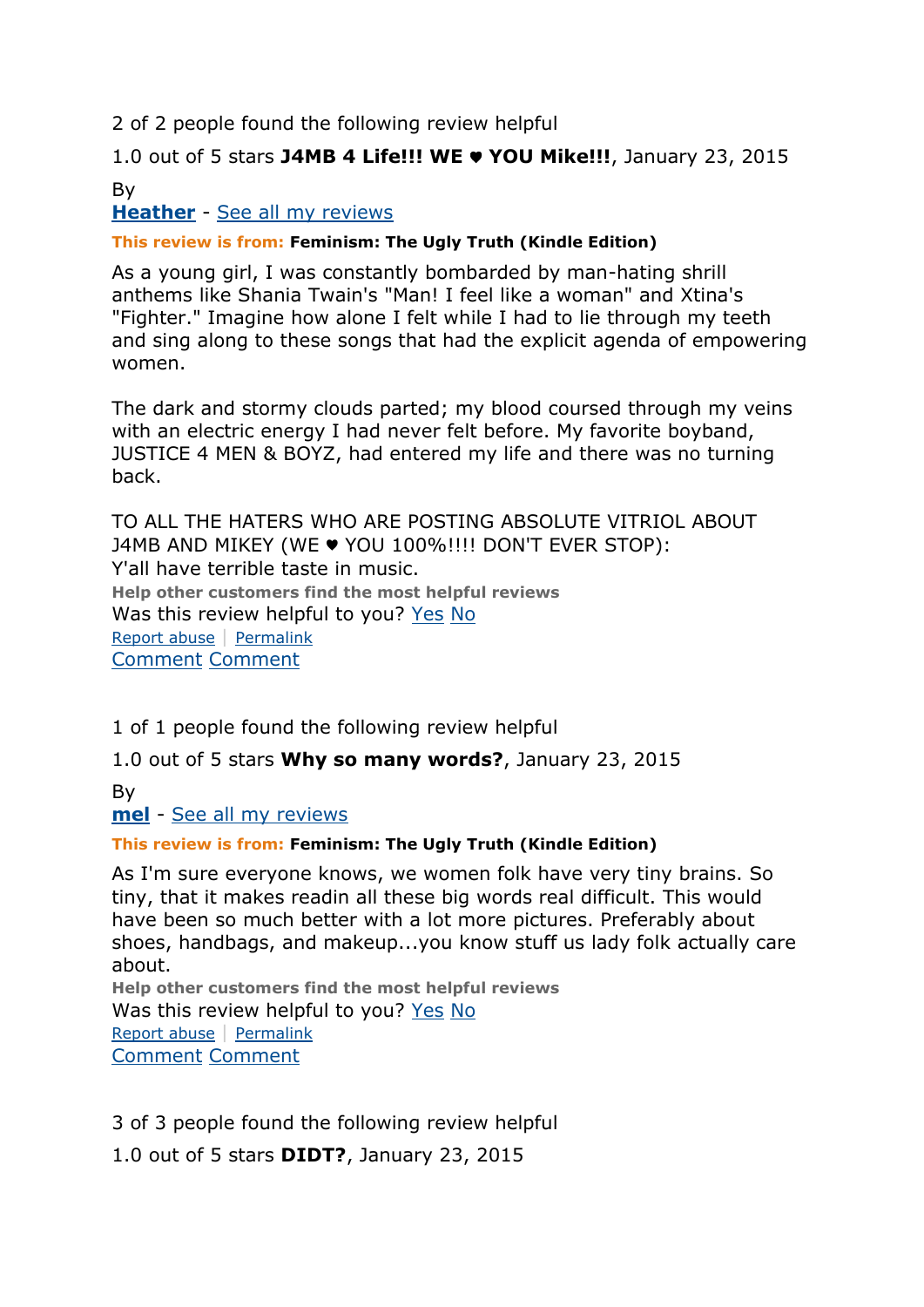# By **[Sonia Valadez](http://www.amazon.com/gp/pdp/profile/A32IYWVNOK6ZTW/ref=cm_cr_pr_pdp)** - [See all my reviews](http://www.amazon.com/gp/cdp/member-reviews/A32IYWVNOK6ZTW/ref=cm_cr_pr_auth_rev?ie=UTF8&sort_by=MostRecentReview)

### **This review is from: Feminism: The Ugly Truth (Kindle Edition)**

My only issue with this book was that the pages were to rough for wiping my delicate bum.

**Help other customers find the most helpful reviews** Was this review helpful to you? [Yes](http://www.amazon.com/gp/voting/cast/Reviews/2115/R10JD8IA80JATH/Helpful/1/ref=cm_cr_prvoteyn?ie=UTF8&target=aHR0cDovL3d3dy5hbWF6b24uY29tL3Jldmlldy9CMDA3OTVCUEVPL3JlZj1jbV9jcl9wcnZvdGVyZHI_X2VuY29kaW5nPVVURjgmc2hvd1ZpZXdwb2ludHM9MCZzb3J0Qnk9YnlTdWJtaXNzaW9uRGF0ZURlc2NlbmRpbmc&token=1F2035E10A59DE14A9E88CFE7395D0BFEF1086B2&voteAnchorName=R10JD8IA80JATH.2115.Helpful.Reviews&voteSessionID=184-3769442-0867816) [No](http://www.amazon.com/gp/voting/cast/Reviews/2115/R10JD8IA80JATH/Helpful/-1/ref=cm_cr_prvoteyn?ie=UTF8&target=aHR0cDovL3d3dy5hbWF6b24uY29tL3Jldmlldy9CMDA3OTVCUEVPL3JlZj1jbV9jcl9wcnZvdGVyZHI_X2VuY29kaW5nPVVURjgmc2hvd1ZpZXdwb2ludHM9MCZzb3J0Qnk9YnlTdWJtaXNzaW9uRGF0ZURlc2NlbmRpbmc&token=6B6DA59DAE905084F31DE576CAC9AA5B2813A893&voteAnchorName=R10JD8IA80JATH.2115.Helpful.Reviews&voteSessionID=184-3769442-0867816) [Report abuse](http://www.amazon.com/gp/voting/cast/Reviews/2115/R10JD8IA80JATH/Inappropriate/1/ref=cm_cr_prvoteyn?ie=UTF8&target=aHR0cDovL3d3dy5hbWF6b24uY29tL3Jldmlldy9CMDA3OTVCUEVPL3JlZj1jbV9jcl9wcnZvdGVyZHI_X2VuY29kaW5nPVVURjgmc2hvd1ZpZXdwb2ludHM9MCZzb3J0Qnk9YnlTdWJtaXNzaW9uRGF0ZURlc2NlbmRpbmc&token=54B3379B85FBAFF35C59574F1D2CFCB3384EC6EB&voteAnchorName=R10JD8IA80JATH.2115.Inappropriate.Reviews&voteSessionID=184-3769442-0867816) | [Permalink](http://www.amazon.com/review/R10JD8IA80JATH/ref=cm_cr_pr_perm?ie=UTF8&ASIN=B00795BPEO) [Comment](http://www.amazon.com/review/R10JD8IA80JATH/ref=cm_cr_pr_cmt?ie=UTF8&ASIN=B00795BPEO#wasThisHelpful) [Comment](http://www.amazon.com/review/R10JD8IA80JATH/ref=cm_cr_pr_cmt?ie=UTF8&ASIN=B00795BPEO#wasThisHelpful)

2 of 2 people found the following review helpful

1.0 out of 5 stars **Ugly Fear of Great Britian**, January 23, 2015

By

**[Sherryl Paylor](http://www.amazon.com/gp/pdp/profile/A1M3QLRHAWCP2Z/ref=cm_cr_pr_pdp)** - [See all my reviews](http://www.amazon.com/gp/cdp/member-reviews/A1M3QLRHAWCP2Z/ref=cm_cr_pr_auth_rev?ie=UTF8&sort_by=MostRecentReview)

#### **This review is from: Feminism: The Ugly Truth (Kindle Edition)**

Don't let this book keep you from visiting England. Though well thought out and full of careful observations, I just cannot abide the blatant Anglophobia on parade here and so I have to give it one star. Really there was no stone left unturned as frightening images of British women and their habits ran from a simple dental hygienist (cover photo) all the way up to members of Parliament.

**Help other customers find the most helpful reviews** Was this review helpful to you? [Yes](http://www.amazon.com/gp/voting/cast/Reviews/2115/R32QZ9MB3BMXWG/Helpful/1/ref=cm_cr_prvoteyn?ie=UTF8&target=aHR0cDovL3d3dy5hbWF6b24uY29tL3Jldmlldy9CMDA3OTVCUEVPL3JlZj1jbV9jcl9wcnZvdGVyZHI_X2VuY29kaW5nPVVURjgmc2hvd1ZpZXdwb2ludHM9MCZzb3J0Qnk9YnlTdWJtaXNzaW9uRGF0ZURlc2NlbmRpbmc&token=5360CB998720A16A513E9D0E1BADF6595B7EB7B4&voteAnchorName=R32QZ9MB3BMXWG.2115.Helpful.Reviews&voteSessionID=184-3769442-0867816) [No](http://www.amazon.com/gp/voting/cast/Reviews/2115/R32QZ9MB3BMXWG/Helpful/-1/ref=cm_cr_prvoteyn?ie=UTF8&target=aHR0cDovL3d3dy5hbWF6b24uY29tL3Jldmlldy9CMDA3OTVCUEVPL3JlZj1jbV9jcl9wcnZvdGVyZHI_X2VuY29kaW5nPVVURjgmc2hvd1ZpZXdwb2ludHM9MCZzb3J0Qnk9YnlTdWJtaXNzaW9uRGF0ZURlc2NlbmRpbmc&token=ADCCA616FF6ED425DA6EF38C604D95F6DA66FA2A&voteAnchorName=R32QZ9MB3BMXWG.2115.Helpful.Reviews&voteSessionID=184-3769442-0867816) [Report abuse](http://www.amazon.com/gp/voting/cast/Reviews/2115/R32QZ9MB3BMXWG/Inappropriate/1/ref=cm_cr_prvoteyn?ie=UTF8&target=aHR0cDovL3d3dy5hbWF6b24uY29tL3Jldmlldy9CMDA3OTVCUEVPL3JlZj1jbV9jcl9wcnZvdGVyZHI_X2VuY29kaW5nPVVURjgmc2hvd1ZpZXdwb2ludHM9MCZzb3J0Qnk9YnlTdWJtaXNzaW9uRGF0ZURlc2NlbmRpbmc&token=34DFE2E13825A366A7140199CD9030097470E7CE&voteAnchorName=R32QZ9MB3BMXWG.2115.Inappropriate.Reviews&voteSessionID=184-3769442-0867816) | [Permalink](http://www.amazon.com/review/R32QZ9MB3BMXWG/ref=cm_cr_pr_perm?ie=UTF8&ASIN=B00795BPEO) [Comment](http://www.amazon.com/review/R32QZ9MB3BMXWG/ref=cm_cr_pr_cmt?ie=UTF8&ASIN=B00795BPEO#wasThisHelpful) [Comment](http://www.amazon.com/review/R32QZ9MB3BMXWG/ref=cm_cr_pr_cmt?ie=UTF8&ASIN=B00795BPEO#wasThisHelpful)

2 of 2 people found the following review helpful

1.0 out of 5 stars **DECEPTION**, January 23, 2015

By

**[Amy C.](http://www.amazon.com/gp/pdp/profile/A2WZA2V54Z45VC/ref=cm_cr_pr_pdp)** - [See all my reviews](http://www.amazon.com/gp/cdp/member-reviews/A2WZA2V54Z45VC/ref=cm_cr_pr_auth_rev?ie=UTF8&sort_by=MostRecentReview)

# **This review is from: Feminism: The Ugly Truth (Kindle Edition)**

Based on the cover, purchased this book believing it was a form of 30 Days of Night fan fiction depicting a recently turned Jackie Stallone. Color me embarrassed! **Help other customers find the most helpful reviews**

Was this review helpful to you? [Yes](http://www.amazon.com/gp/voting/cast/Reviews/2115/R1UE6JVYLVAUUE/Helpful/1/ref=cm_cr_prvoteyn?ie=UTF8&target=aHR0cDovL3d3dy5hbWF6b24uY29tL3Jldmlldy9CMDA3OTVCUEVPL3JlZj1jbV9jcl9wcnZvdGVyZHI_X2VuY29kaW5nPVVURjgmc2hvd1ZpZXdwb2ludHM9MCZzb3J0Qnk9YnlTdWJtaXNzaW9uRGF0ZURlc2NlbmRpbmc&token=B79317189CBEC671590181D3EAD5158A350BF4B7&voteAnchorName=R1UE6JVYLVAUUE.2115.Helpful.Reviews&voteSessionID=184-3769442-0867816) [No](http://www.amazon.com/gp/voting/cast/Reviews/2115/R1UE6JVYLVAUUE/Helpful/-1/ref=cm_cr_prvoteyn?ie=UTF8&target=aHR0cDovL3d3dy5hbWF6b24uY29tL3Jldmlldy9CMDA3OTVCUEVPL3JlZj1jbV9jcl9wcnZvdGVyZHI_X2VuY29kaW5nPVVURjgmc2hvd1ZpZXdwb2ludHM9MCZzb3J0Qnk9YnlTdWJtaXNzaW9uRGF0ZURlc2NlbmRpbmc&token=ADDD350A30FA09CDADB05D6EF28E4A9CA23F95E8&voteAnchorName=R1UE6JVYLVAUUE.2115.Helpful.Reviews&voteSessionID=184-3769442-0867816)

[Report abuse](http://www.amazon.com/gp/voting/cast/Reviews/2115/R1UE6JVYLVAUUE/Inappropriate/1/ref=cm_cr_prvoteyn?ie=UTF8&target=aHR0cDovL3d3dy5hbWF6b24uY29tL3Jldmlldy9CMDA3OTVCUEVPL3JlZj1jbV9jcl9wcnZvdGVyZHI_X2VuY29kaW5nPVVURjgmc2hvd1ZpZXdwb2ludHM9MCZzb3J0Qnk9YnlTdWJtaXNzaW9uRGF0ZURlc2NlbmRpbmc&token=A4786FDE1C14B48640BBF93B52C50FE72F5E72FF&voteAnchorName=R1UE6JVYLVAUUE.2115.Inappropriate.Reviews&voteSessionID=184-3769442-0867816) | [Permalink](http://www.amazon.com/review/R1UE6JVYLVAUUE/ref=cm_cr_pr_perm?ie=UTF8&ASIN=B00795BPEO) [Comment](http://www.amazon.com/review/R1UE6JVYLVAUUE/ref=cm_cr_pr_cmt?ie=UTF8&ASIN=B00795BPEO#wasThisHelpful) [Comment](http://www.amazon.com/review/R1UE6JVYLVAUUE/ref=cm_cr_pr_cmt?ie=UTF8&ASIN=B00795BPEO#wasThisHelpful)

2 of 2 people found the following review helpful

1.0 out of 5 stars **I hate dick.**, January 23, 2015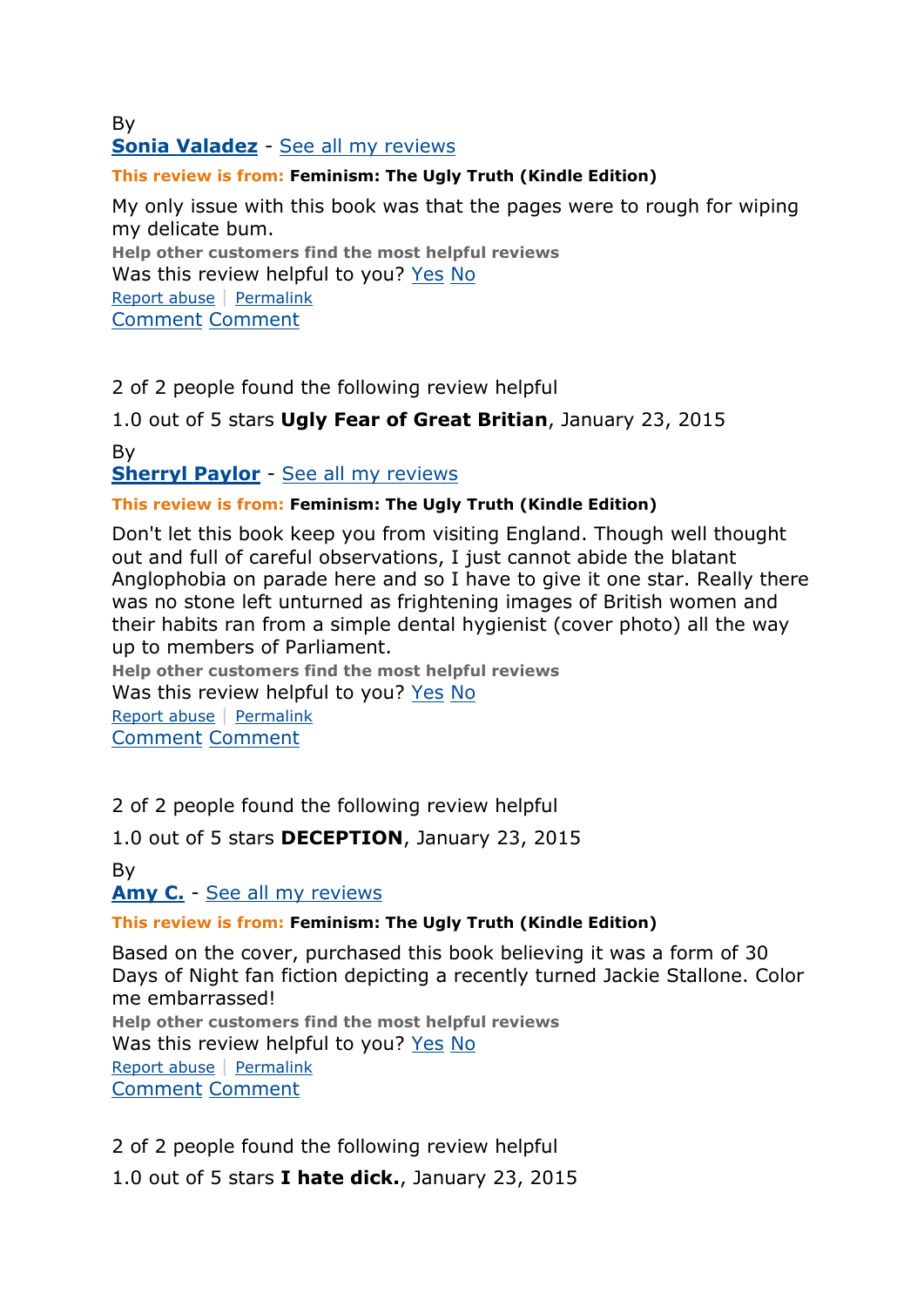#### By **[Happy Hippy](http://www.amazon.com/gp/pdp/profile/AJ607XPAJ3HG/ref=cm_cr_pr_pdp)** - [See all my reviews](http://www.amazon.com/gp/cdp/member-reviews/AJ607XPAJ3HG/ref=cm_cr_pr_auth_rev?ie=UTF8&sort_by=MostRecentReview)

### **This review is from: Feminism: The Ugly Truth (Kindle Edition)**

I hate men SO much that by default, I hate this book simply because it was written by one. BARF. **Help other customers find the most helpful reviews** Was this review helpful to you? [Yes](http://www.amazon.com/gp/voting/cast/Reviews/2115/R2W64985ZMUXVB/Helpful/1/ref=cm_cr_prvoteyn?ie=UTF8&target=aHR0cDovL3d3dy5hbWF6b24uY29tL3Jldmlldy9CMDA3OTVCUEVPL3JlZj1jbV9jcl9wcnZvdGVyZHI_X2VuY29kaW5nPVVURjgmcGFnZU51bWJlcj0yJnNob3dWaWV3cG9pbnRzPTAmc29ydEJ5PWJ5U3VibWlzc2lvbkRhdGVEZXNjZW5kaW5n&token=C777F6003D0A9F0F7EB64AC1CD246B547B4FCAFD&voteAnchorName=R2W64985ZMUXVB.2115.Helpful.Reviews&voteSessionID=184-3769442-0867816) [No](http://www.amazon.com/gp/voting/cast/Reviews/2115/R2W64985ZMUXVB/Helpful/-1/ref=cm_cr_prvoteyn?ie=UTF8&target=aHR0cDovL3d3dy5hbWF6b24uY29tL3Jldmlldy9CMDA3OTVCUEVPL3JlZj1jbV9jcl9wcnZvdGVyZHI_X2VuY29kaW5nPVVURjgmcGFnZU51bWJlcj0yJnNob3dWaWV3cG9pbnRzPTAmc29ydEJ5PWJ5U3VibWlzc2lvbkRhdGVEZXNjZW5kaW5n&token=7B55DD51BDC0A17ED915919BADF0226A59F5D713&voteAnchorName=R2W64985ZMUXVB.2115.Helpful.Reviews&voteSessionID=184-3769442-0867816)

[Report abuse](http://www.amazon.com/gp/voting/cast/Reviews/2115/R2W64985ZMUXVB/Inappropriate/1/ref=cm_cr_prvoteyn?ie=UTF8&target=aHR0cDovL3d3dy5hbWF6b24uY29tL3Jldmlldy9CMDA3OTVCUEVPL3JlZj1jbV9jcl9wcnZvdGVyZHI_X2VuY29kaW5nPVVURjgmcGFnZU51bWJlcj0yJnNob3dWaWV3cG9pbnRzPTAmc29ydEJ5PWJ5U3VibWlzc2lvbkRhdGVEZXNjZW5kaW5n&token=A6FCF1E855844E68C6B0B5C9DB0B72E3DAE70097&voteAnchorName=R2W64985ZMUXVB.2115.Inappropriate.Reviews&voteSessionID=184-3769442-0867816) | [Permalink](http://www.amazon.com/review/R2W64985ZMUXVB/ref=cm_cr_pr_perm?ie=UTF8&ASIN=B00795BPEO)

[Comment](http://www.amazon.com/review/R2W64985ZMUXVB/ref=cm_cr_pr_cmt?ie=UTF8&ASIN=B00795BPEO#wasThisHelpful) [Comment](http://www.amazon.com/review/R2W64985ZMUXVB/ref=cm_cr_pr_cmt?ie=UTF8&ASIN=B00795BPEO#wasThisHelpful)

3 of 3 people found the following review helpful

1.0 out of 5 stars **Extremely Helpful**, January 23, 2015

By

**[Darragh Nolan](http://www.amazon.com/gp/pdp/profile/A3CJOFC8D00VMH/ref=cm_cr_pr_pdp)** - [See all my reviews](http://www.amazon.com/gp/cdp/member-reviews/A3CJOFC8D00VMH/ref=cm_cr_pr_auth_rev?ie=UTF8&sort_by=MostRecentReview)

#### **This review is from: Feminism: The Ugly Truth (Kindle Edition)**

After trying HUNDREDS of books I finally found the one book that fits nicely under my uneven coffee table to stop the wobbling! Thank you Mike! **Help other customers find the most helpful reviews** Was this review helpful to you? [Yes](http://www.amazon.com/gp/voting/cast/Reviews/2115/R31W4FYDUW2G8E/Helpful/1/ref=cm_cr_prvoteyn?ie=UTF8&target=aHR0cDovL3d3dy5hbWF6b24uY29tL3Jldmlldy9CMDA3OTVCUEVPL3JlZj1jbV9jcl9wcnZvdGVyZHI_X2VuY29kaW5nPVVURjgmcGFnZU51bWJlcj0yJnNob3dWaWV3cG9pbnRzPTAmc29ydEJ5PWJ5U3VibWlzc2lvbkRhdGVEZXNjZW5kaW5n&token=49796FF44BF111DC7D1B3916F3F8C88478025E83&voteAnchorName=R31W4FYDUW2G8E.2115.Helpful.Reviews&voteSessionID=184-3769442-0867816) [No](http://www.amazon.com/gp/voting/cast/Reviews/2115/R31W4FYDUW2G8E/Helpful/-1/ref=cm_cr_prvoteyn?ie=UTF8&target=aHR0cDovL3d3dy5hbWF6b24uY29tL3Jldmlldy9CMDA3OTVCUEVPL3JlZj1jbV9jcl9wcnZvdGVyZHI_X2VuY29kaW5nPVVURjgmcGFnZU51bWJlcj0yJnNob3dWaWV3cG9pbnRzPTAmc29ydEJ5PWJ5U3VibWlzc2lvbkRhdGVEZXNjZW5kaW5n&token=86DCD5D4562090F8405F83A95D6C0E65A18C679E&voteAnchorName=R31W4FYDUW2G8E.2115.Helpful.Reviews&voteSessionID=184-3769442-0867816) [Report abuse](http://www.amazon.com/gp/voting/cast/Reviews/2115/R31W4FYDUW2G8E/Inappropriate/1/ref=cm_cr_prvoteyn?ie=UTF8&target=aHR0cDovL3d3dy5hbWF6b24uY29tL3Jldmlldy9CMDA3OTVCUEVPL3JlZj1jbV9jcl9wcnZvdGVyZHI_X2VuY29kaW5nPVVURjgmcGFnZU51bWJlcj0yJnNob3dWaWV3cG9pbnRzPTAmc29ydEJ5PWJ5U3VibWlzc2lvbkRhdGVEZXNjZW5kaW5n&token=EEFE360D5DB9C0F0B2405705F3E0C9E72C9D8894&voteAnchorName=R31W4FYDUW2G8E.2115.Inappropriate.Reviews&voteSessionID=184-3769442-0867816) | [Permalink](http://www.amazon.com/review/R31W4FYDUW2G8E/ref=cm_cr_pr_perm?ie=UTF8&ASIN=B00795BPEO)

[Comment](http://www.amazon.com/review/R31W4FYDUW2G8E/ref=cm_cr_pr_cmt?ie=UTF8&ASIN=B00795BPEO#wasThisHelpful) [Comment](http://www.amazon.com/review/R31W4FYDUW2G8E/ref=cm_cr_pr_cmt?ie=UTF8&ASIN=B00795BPEO#wasThisHelpful)

2 of 2 people found the following review helpful

1.0 out of 5 stars **Why pad out your argument when you've already got a cover filled with ignorance and hate? As a male**, January 23, 2015

By

**[Patrick McArdle "Grouchy old man"](http://www.amazon.com/gp/pdp/profile/A72KW0IRQQ04H/ref=cm_cr_pr_pdp)** (Always moving) - See all my [reviews](http://www.amazon.com/gp/cdp/member-reviews/A72KW0IRQQ04H/ref=cm_cr_pr_auth_rev?ie=UTF8&sort_by=MostRecentReview) [\(REAL NAME\)](http://www.amazon.com/gp/help/customer/display.html/ref=cm_rn_bdg_help?ie=UTF8&nodeId=14279681&pop-up=1#RN) 

**This review is from: Feminism: The Ugly Truth (Kindle Edition)**

What's with all the blah, blah, blah words when the cover here already tells the truth? Why pad out your argument when you've already got a cover filled with ignorance and hate?

As a male, thanks, Buchanan but please PLEASE don't stick up for us anymore, okay?

**Help other customers find the most helpful reviews**

Was this review helpful to you? [Yes](http://www.amazon.com/gp/voting/cast/Reviews/2115/RDG6U1IEP1ACG/Helpful/1/ref=cm_cr_prvoteyn?ie=UTF8&target=aHR0cDovL3d3dy5hbWF6b24uY29tL3Jldmlldy9CMDA3OTVCUEVPL3JlZj1jbV9jcl9wcnZvdGVyZHI_X2VuY29kaW5nPVVURjgmcGFnZU51bWJlcj0yJnNob3dWaWV3cG9pbnRzPTAmc29ydEJ5PWJ5U3VibWlzc2lvbkRhdGVEZXNjZW5kaW5n&token=0265E7B93DC75F38FF735AEC2AF2E7D7E39F42B8&voteAnchorName=RDG6U1IEP1ACG.2115.Helpful.Reviews&voteSessionID=184-3769442-0867816) [No](http://www.amazon.com/gp/voting/cast/Reviews/2115/RDG6U1IEP1ACG/Helpful/-1/ref=cm_cr_prvoteyn?ie=UTF8&target=aHR0cDovL3d3dy5hbWF6b24uY29tL3Jldmlldy9CMDA3OTVCUEVPL3JlZj1jbV9jcl9wcnZvdGVyZHI_X2VuY29kaW5nPVVURjgmcGFnZU51bWJlcj0yJnNob3dWaWV3cG9pbnRzPTAmc29ydEJ5PWJ5U3VibWlzc2lvbkRhdGVEZXNjZW5kaW5n&token=4DF543CC68C4976308CFA9DFB20CE6B365364377&voteAnchorName=RDG6U1IEP1ACG.2115.Helpful.Reviews&voteSessionID=184-3769442-0867816)

[Report abuse](http://www.amazon.com/gp/voting/cast/Reviews/2115/RDG6U1IEP1ACG/Inappropriate/1/ref=cm_cr_prvoteyn?ie=UTF8&target=aHR0cDovL3d3dy5hbWF6b24uY29tL3Jldmlldy9CMDA3OTVCUEVPL3JlZj1jbV9jcl9wcnZvdGVyZHI_X2VuY29kaW5nPVVURjgmcGFnZU51bWJlcj0yJnNob3dWaWV3cG9pbnRzPTAmc29ydEJ5PWJ5U3VibWlzc2lvbkRhdGVEZXNjZW5kaW5n&token=D69FEC53C382D0B96CD7DE5845EA98AE270DCC44&voteAnchorName=RDG6U1IEP1ACG.2115.Inappropriate.Reviews&voteSessionID=184-3769442-0867816) | [Permalink](http://www.amazon.com/review/RDG6U1IEP1ACG/ref=cm_cr_pr_perm?ie=UTF8&ASIN=B00795BPEO) [Comment](http://www.amazon.com/review/RDG6U1IEP1ACG/ref=cm_cr_pr_cmt?ie=UTF8&ASIN=B00795BPEO#wasThisHelpful) [Comment](http://www.amazon.com/review/RDG6U1IEP1ACG/ref=cm_cr_pr_cmt?ie=UTF8&ASIN=B00795BPEO#wasThisHelpful)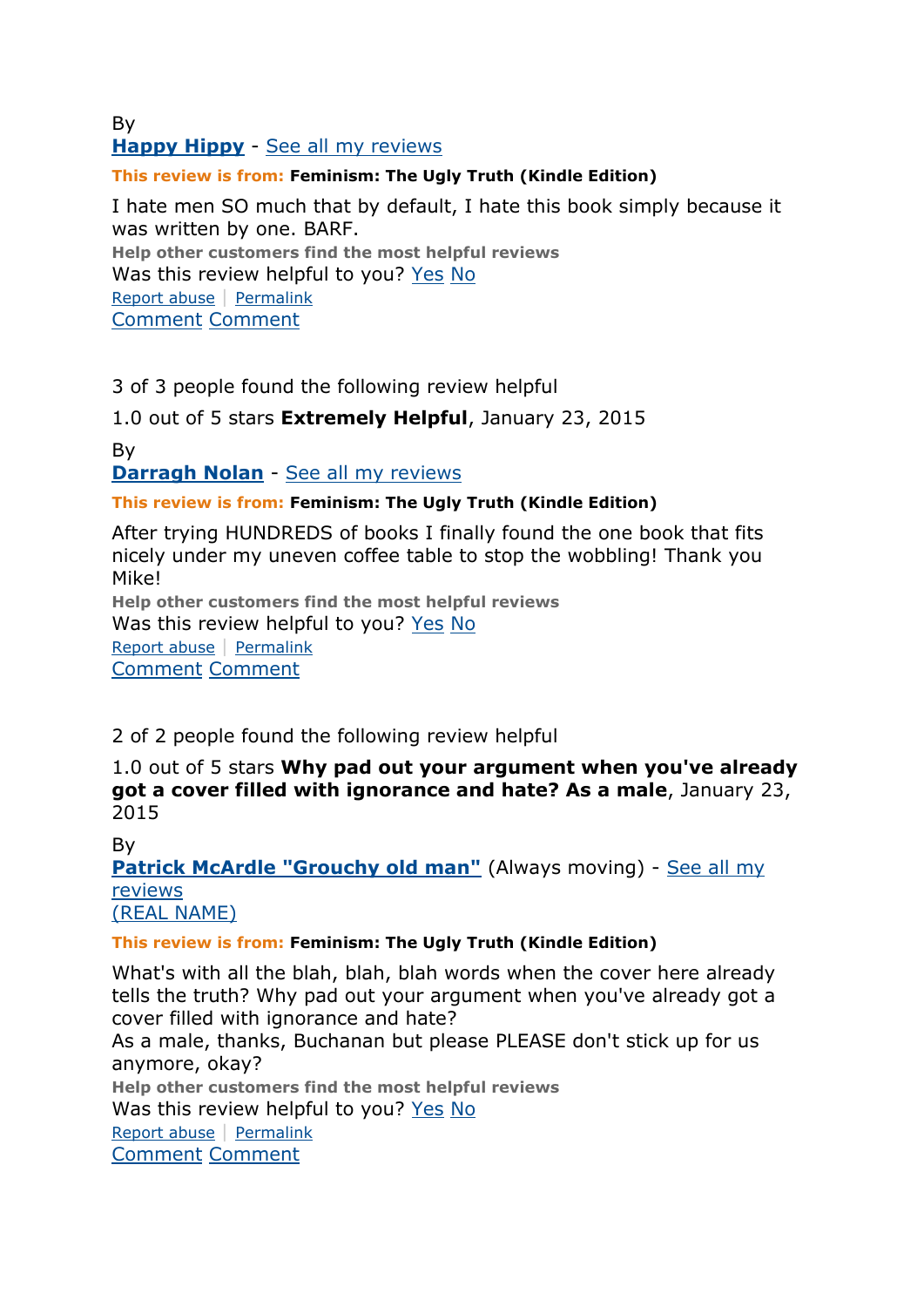3 of 3 people found the following review helpful

1.0 out of 5 stars **The Hurricane Katrina of Books**, January 23, 2015 By

# **[Zach McGowan](http://www.amazon.com/gp/pdp/profile/A1KWIUSJYRRP6L/ref=cm_cr_pr_pdp)** - [See all my reviews](http://www.amazon.com/gp/cdp/member-reviews/A1KWIUSJYRRP6L/ref=cm_cr_pr_auth_rev?ie=UTF8&sort_by=MostRecentReview)

#### **This review is from: Feminism: The Ugly Truth (Kindle Edition)**

Honestly? I got diarrhea and didn't finish the book. Great title though, very edgy, I bet teens would love this. **Help other customers find the most helpful reviews** Was this review helpful to you? [Yes](http://www.amazon.com/gp/voting/cast/Reviews/2115/R3GM2VDJH1GY9H/Helpful/1/ref=cm_cr_prvoteyn?ie=UTF8&target=aHR0cDovL3d3dy5hbWF6b24uY29tL3Jldmlldy9CMDA3OTVCUEVPL3JlZj1jbV9jcl9wcnZvdGVyZHI_X2VuY29kaW5nPVVURjgmcGFnZU51bWJlcj0yJnNob3dWaWV3cG9pbnRzPTAmc29ydEJ5PWJ5U3VibWlzc2lvbkRhdGVEZXNjZW5kaW5n&token=D5B870EAAB458E8759E67EB6EA716611A2F8CCD0&voteAnchorName=R3GM2VDJH1GY9H.2115.Helpful.Reviews&voteSessionID=184-3769442-0867816) [No](http://www.amazon.com/gp/voting/cast/Reviews/2115/R3GM2VDJH1GY9H/Helpful/-1/ref=cm_cr_prvoteyn?ie=UTF8&target=aHR0cDovL3d3dy5hbWF6b24uY29tL3Jldmlldy9CMDA3OTVCUEVPL3JlZj1jbV9jcl9wcnZvdGVyZHI_X2VuY29kaW5nPVVURjgmcGFnZU51bWJlcj0yJnNob3dWaWV3cG9pbnRzPTAmc29ydEJ5PWJ5U3VibWlzc2lvbkRhdGVEZXNjZW5kaW5n&token=464542849F6FE1A0295FDDFBF748511983DF2EFB&voteAnchorName=R3GM2VDJH1GY9H.2115.Helpful.Reviews&voteSessionID=184-3769442-0867816) [Report abuse](http://www.amazon.com/gp/voting/cast/Reviews/2115/R3GM2VDJH1GY9H/Inappropriate/1/ref=cm_cr_prvoteyn?ie=UTF8&target=aHR0cDovL3d3dy5hbWF6b24uY29tL3Jldmlldy9CMDA3OTVCUEVPL3JlZj1jbV9jcl9wcnZvdGVyZHI_X2VuY29kaW5nPVVURjgmcGFnZU51bWJlcj0yJnNob3dWaWV3cG9pbnRzPTAmc29ydEJ5PWJ5U3VibWlzc2lvbkRhdGVEZXNjZW5kaW5n&token=9523AAA7980BF95CCF69DDB923350465FA52D424&voteAnchorName=R3GM2VDJH1GY9H.2115.Inappropriate.Reviews&voteSessionID=184-3769442-0867816) | [Permalink](http://www.amazon.com/review/R3GM2VDJH1GY9H/ref=cm_cr_pr_perm?ie=UTF8&ASIN=B00795BPEO) [Comment](http://www.amazon.com/review/R3GM2VDJH1GY9H/ref=cm_cr_pr_cmt?ie=UTF8&ASIN=B00795BPEO#wasThisHelpful) [Comment](http://www.amazon.com/review/R3GM2VDJH1GY9H/ref=cm_cr_pr_cmt?ie=UTF8&ASIN=B00795BPEO#wasThisHelpful)

5 of 5 people found the following review helpful

1.0 out of 5 stars **That's not how you spell Feminazi**, January 23, 2015

By **[Rachel](http://www.amazon.com/gp/pdp/profile/A2ML2GBNJ2VUUX/ref=cm_cr_pr_pdp)** - [See all my reviews](http://www.amazon.com/gp/cdp/member-reviews/A2ML2GBNJ2VUUX/ref=cm_cr_pr_auth_rev?ie=UTF8&sort_by=MostRecentReview)

#### **This review is from: Feminism: The Ugly Truth (Kindle Edition)**

My husband threw this book at my head when I didn't have his dinner ready on time last Sunday. This hurt a lot, since it's an ebook and iPads aren't so light when they get you between the eyes! Ha ha! Ha! Anyway, it has really changed my worldview and I sincerely apologize for my years of oppressing men! My only complaint is that the author misspelled Feminazi (my husband assures me that's the correct term.). **Help other customers find the most helpful reviews** Was this review helpful to you? [Yes](http://www.amazon.com/gp/voting/cast/Reviews/2115/RSOYOL5Y8C4KD/Helpful/1/ref=cm_cr_prvoteyn?ie=UTF8&target=aHR0cDovL3d3dy5hbWF6b24uY29tL3Jldmlldy9CMDA3OTVCUEVPL3JlZj1jbV9jcl9wcnZvdGVyZHI_X2VuY29kaW5nPVVURjgmcGFnZU51bWJlcj0yJnNob3dWaWV3cG9pbnRzPTAmc29ydEJ5PWJ5U3VibWlzc2lvbkRhdGVEZXNjZW5kaW5n&token=103726F5B01446E1ADC9C8DD9A135E4755D0A1A0&voteAnchorName=RSOYOL5Y8C4KD.2115.Helpful.Reviews&voteSessionID=184-3769442-0867816) [No](http://www.amazon.com/gp/voting/cast/Reviews/2115/RSOYOL5Y8C4KD/Helpful/-1/ref=cm_cr_prvoteyn?ie=UTF8&target=aHR0cDovL3d3dy5hbWF6b24uY29tL3Jldmlldy9CMDA3OTVCUEVPL3JlZj1jbV9jcl9wcnZvdGVyZHI_X2VuY29kaW5nPVVURjgmcGFnZU51bWJlcj0yJnNob3dWaWV3cG9pbnRzPTAmc29ydEJ5PWJ5U3VibWlzc2lvbkRhdGVEZXNjZW5kaW5n&token=3BD1D41C90A8BDBFF61EA0EECB300177C0A74E0E&voteAnchorName=RSOYOL5Y8C4KD.2115.Helpful.Reviews&voteSessionID=184-3769442-0867816) [Report abuse](http://www.amazon.com/gp/voting/cast/Reviews/2115/RSOYOL5Y8C4KD/Inappropriate/1/ref=cm_cr_prvoteyn?ie=UTF8&target=aHR0cDovL3d3dy5hbWF6b24uY29tL3Jldmlldy9CMDA3OTVCUEVPL3JlZj1jbV9jcl9wcnZvdGVyZHI_X2VuY29kaW5nPVVURjgmcGFnZU51bWJlcj0yJnNob3dWaWV3cG9pbnRzPTAmc29ydEJ5PWJ5U3VibWlzc2lvbkRhdGVEZXNjZW5kaW5n&token=C098A58A7A92355A583EBAE688DD490DCCA4C421&voteAnchorName=RSOYOL5Y8C4KD.2115.Inappropriate.Reviews&voteSessionID=184-3769442-0867816) | [Permalink](http://www.amazon.com/review/RSOYOL5Y8C4KD/ref=cm_cr_pr_perm?ie=UTF8&ASIN=B00795BPEO) [Comment](http://www.amazon.com/review/RSOYOL5Y8C4KD/ref=cm_cr_pr_cmt?ie=UTF8&ASIN=B00795BPEO#wasThisHelpful) [Comment](http://www.amazon.com/review/RSOYOL5Y8C4KD/ref=cm_cr_pr_cmt?ie=UTF8&ASIN=B00795BPEO#wasThisHelpful)

9 of 9 people found the following review helpful

1.0 out of 5 stars **Stand Up White Men!!!**, January 23, 2015

By

#### **[Adam](http://www.amazon.com/gp/pdp/profile/A1S55ZBUCN6ITH/ref=cm_cr_pr_pdp)** - [See all my reviews](http://www.amazon.com/gp/cdp/member-reviews/A1S55ZBUCN6ITH/ref=cm_cr_pr_auth_rev?ie=UTF8&sort_by=MostRecentReview)

#### **This review is from: Feminism: The Ugly Truth (Kindle Edition)**

This book does an amazing job of crying about how hard it is to be the most privileged demographic in the history of the universe. It's like really really hard owning and running everything in the world you guys. Seriously.

Also hey women maybe brush your nightmare teeth once in a while.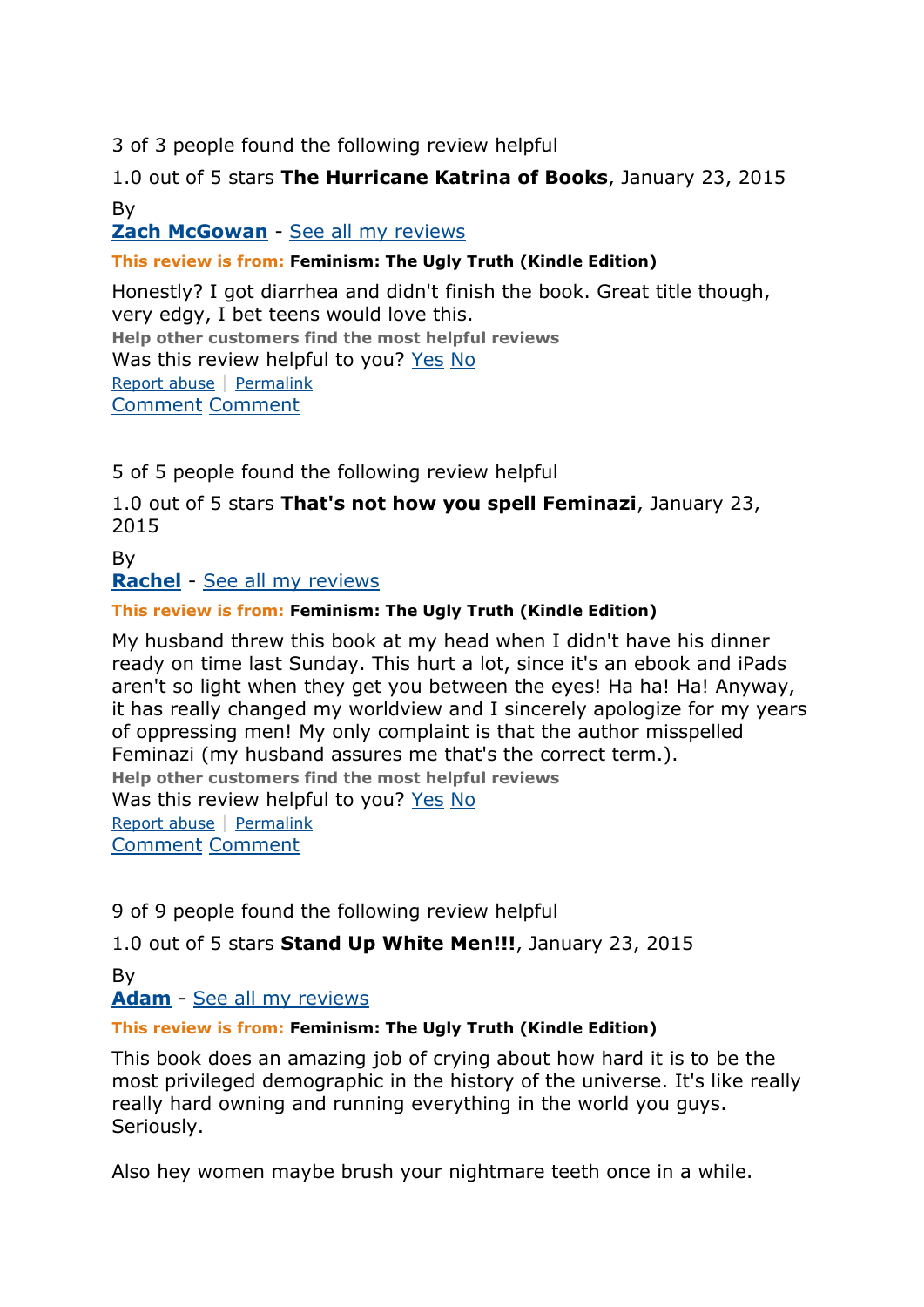**Help other customers find the most helpful reviews** Was this review helpful to you? [Yes](http://www.amazon.com/gp/voting/cast/Reviews/2115/R18TL4UD2Z7SDO/Helpful/1/ref=cm_cr_prvoteyn?ie=UTF8&target=aHR0cDovL3d3dy5hbWF6b24uY29tL3Jldmlldy9CMDA3OTVCUEVPL3JlZj1jbV9jcl9wcnZvdGVyZHI_X2VuY29kaW5nPVVURjgmcGFnZU51bWJlcj0yJnNob3dWaWV3cG9pbnRzPTAmc29ydEJ5PWJ5U3VibWlzc2lvbkRhdGVEZXNjZW5kaW5n&token=F95859E8C45B7FA6065858A6C19CED03DD358625&voteAnchorName=R18TL4UD2Z7SDO.2115.Helpful.Reviews&voteSessionID=184-3769442-0867816) [No](http://www.amazon.com/gp/voting/cast/Reviews/2115/R18TL4UD2Z7SDO/Helpful/-1/ref=cm_cr_prvoteyn?ie=UTF8&target=aHR0cDovL3d3dy5hbWF6b24uY29tL3Jldmlldy9CMDA3OTVCUEVPL3JlZj1jbV9jcl9wcnZvdGVyZHI_X2VuY29kaW5nPVVURjgmcGFnZU51bWJlcj0yJnNob3dWaWV3cG9pbnRzPTAmc29ydEJ5PWJ5U3VibWlzc2lvbkRhdGVEZXNjZW5kaW5n&token=AC7A3ED768DA252FB35F62DCFFD4DA7106091919&voteAnchorName=R18TL4UD2Z7SDO.2115.Helpful.Reviews&voteSessionID=184-3769442-0867816) [Report abuse](http://www.amazon.com/gp/voting/cast/Reviews/2115/R18TL4UD2Z7SDO/Inappropriate/1/ref=cm_cr_prvoteyn?ie=UTF8&target=aHR0cDovL3d3dy5hbWF6b24uY29tL3Jldmlldy9CMDA3OTVCUEVPL3JlZj1jbV9jcl9wcnZvdGVyZHI_X2VuY29kaW5nPVVURjgmcGFnZU51bWJlcj0yJnNob3dWaWV3cG9pbnRzPTAmc29ydEJ5PWJ5U3VibWlzc2lvbkRhdGVEZXNjZW5kaW5n&token=1AED7DF1A05542B3F0B314A6F549F9293C25653C&voteAnchorName=R18TL4UD2Z7SDO.2115.Inappropriate.Reviews&voteSessionID=184-3769442-0867816) | [Permalink](http://www.amazon.com/review/R18TL4UD2Z7SDO/ref=cm_cr_pr_perm?ie=UTF8&ASIN=B00795BPEO) [Comment](http://www.amazon.com/review/R18TL4UD2Z7SDO/ref=cm_cr_pr_cmt?ie=UTF8&ASIN=B00795BPEO#wasThisHelpful) [Comment](http://www.amazon.com/review/R18TL4UD2Z7SDO/ref=cm_cr_pr_cmt?ie=UTF8&ASIN=B00795BPEO#wasThisHelpful)

### 3 of 3 people found the following review helpful

1.0 out of 5 stars **This book only runs Windows 95. I really don't ...**, January 23, 2015

By

**[LucasM](http://www.amazon.com/gp/pdp/profile/A3JC6U73OE8WA9/ref=cm_cr_pr_pdp)** - [See all my reviews](http://www.amazon.com/gp/cdp/member-reviews/A3JC6U73OE8WA9/ref=cm_cr_pr_auth_rev?ie=UTF8&sort_by=MostRecentReview)

#### **This review is from: Feminism: The Ugly Truth (Kindle Edition)**

This book only runs Windows 95. I really don't understand why, Microsoft licenses windows for devices under 9 inches and this book is 8 and a half inches of space alien's poop.

**Help other customers find the most helpful reviews** Was this review helpful to you? [Yes](http://www.amazon.com/gp/voting/cast/Reviews/2115/RGBDF5VO0KAK7/Helpful/1/ref=cm_cr_prvoteyn?ie=UTF8&target=aHR0cDovL3d3dy5hbWF6b24uY29tL3Jldmlldy9CMDA3OTVCUEVPL3JlZj1jbV9jcl9wcnZvdGVyZHI_X2VuY29kaW5nPVVURjgmcGFnZU51bWJlcj0yJnNob3dWaWV3cG9pbnRzPTAmc29ydEJ5PWJ5U3VibWlzc2lvbkRhdGVEZXNjZW5kaW5n&token=FC77CF98371B60688AA0D554BC3F8F0715F7D20F&voteAnchorName=RGBDF5VO0KAK7.2115.Helpful.Reviews&voteSessionID=184-3769442-0867816) [No](http://www.amazon.com/gp/voting/cast/Reviews/2115/RGBDF5VO0KAK7/Helpful/-1/ref=cm_cr_prvoteyn?ie=UTF8&target=aHR0cDovL3d3dy5hbWF6b24uY29tL3Jldmlldy9CMDA3OTVCUEVPL3JlZj1jbV9jcl9wcnZvdGVyZHI_X2VuY29kaW5nPVVURjgmcGFnZU51bWJlcj0yJnNob3dWaWV3cG9pbnRzPTAmc29ydEJ5PWJ5U3VibWlzc2lvbkRhdGVEZXNjZW5kaW5n&token=04E6864394FFED14E281D852D6C4420C611D8200&voteAnchorName=RGBDF5VO0KAK7.2115.Helpful.Reviews&voteSessionID=184-3769442-0867816) [Report](http://www.amazon.com/gp/voting/cast/Reviews/2115/RGBDF5VO0KAK7/Inappropriate/1/ref=cm_cr_prvoteyn?ie=UTF8&target=aHR0cDovL3d3dy5hbWF6b24uY29tL3Jldmlldy9CMDA3OTVCUEVPL3JlZj1jbV9jcl9wcnZvdGVyZHI_X2VuY29kaW5nPVVURjgmcGFnZU51bWJlcj0yJnNob3dWaWV3cG9pbnRzPTAmc29ydEJ5PWJ5U3VibWlzc2lvbkRhdGVEZXNjZW5kaW5n&token=12843DCD91381ED50DD8FD5F6BF6C1E7AA90DF75&voteAnchorName=RGBDF5VO0KAK7.2115.Inappropriate.Reviews&voteSessionID=184-3769442-0867816) abuse | [Permalink](http://www.amazon.com/review/RGBDF5VO0KAK7/ref=cm_cr_pr_perm?ie=UTF8&ASIN=B00795BPEO) [Comment](http://www.amazon.com/review/RGBDF5VO0KAK7/ref=cm_cr_pr_cmt?ie=UTF8&ASIN=B00795BPEO#wasThisHelpful) [Comment](http://www.amazon.com/review/RGBDF5VO0KAK7/ref=cm_cr_pr_cmt?ie=UTF8&ASIN=B00795BPEO#wasThisHelpful)

6 of 6 people found the following review helpful

1.0 out of 5 stars **Love it until....**, January 23, 2015

By

**[Christopher A Jackson](http://www.amazon.com/gp/pdp/profile/ASQ04WGM33IMT/ref=cm_cr_pr_pdp)** - [See all my reviews](http://www.amazon.com/gp/cdp/member-reviews/ASQ04WGM33IMT/ref=cm_cr_pr_auth_rev?ie=UTF8&sort_by=MostRecentReview)

### **This review is from: Feminism: The Ugly Truth (Kindle Edition)**

The thing that got me about this book was the picture on the front. I really liked it and thought it was an actual feminist I saw a few weeks ago but then I realized it was every women, ever. I am so anti-woman, I decided to be gay now. Thank for all the help. Praise men. **Help other customers find the most helpful reviews** Was this review helpful to you? [Yes](http://www.amazon.com/gp/voting/cast/Reviews/2115/R256AL1R1H18V6/Helpful/1/ref=cm_cr_prvoteyn?ie=UTF8&target=aHR0cDovL3d3dy5hbWF6b24uY29tL3Jldmlldy9CMDA3OTVCUEVPL3JlZj1jbV9jcl9wcnZvdGVyZHI_X2VuY29kaW5nPVVURjgmcGFnZU51bWJlcj0yJnNob3dWaWV3cG9pbnRzPTAmc29ydEJ5PWJ5U3VibWlzc2lvbkRhdGVEZXNjZW5kaW5n&token=190E5F79CD45033939573F7B466106A85257EC98&voteAnchorName=R256AL1R1H18V6.2115.Helpful.Reviews&voteSessionID=184-3769442-0867816) [No](http://www.amazon.com/gp/voting/cast/Reviews/2115/R256AL1R1H18V6/Helpful/-1/ref=cm_cr_prvoteyn?ie=UTF8&target=aHR0cDovL3d3dy5hbWF6b24uY29tL3Jldmlldy9CMDA3OTVCUEVPL3JlZj1jbV9jcl9wcnZvdGVyZHI_X2VuY29kaW5nPVVURjgmcGFnZU51bWJlcj0yJnNob3dWaWV3cG9pbnRzPTAmc29ydEJ5PWJ5U3VibWlzc2lvbkRhdGVEZXNjZW5kaW5n&token=7031176B6A6A89E68A53A8AC67BC05D347FFBD04&voteAnchorName=R256AL1R1H18V6.2115.Helpful.Reviews&voteSessionID=184-3769442-0867816) [Report abuse](http://www.amazon.com/gp/voting/cast/Reviews/2115/R256AL1R1H18V6/Inappropriate/1/ref=cm_cr_prvoteyn?ie=UTF8&target=aHR0cDovL3d3dy5hbWF6b24uY29tL3Jldmlldy9CMDA3OTVCUEVPL3JlZj1jbV9jcl9wcnZvdGVyZHI_X2VuY29kaW5nPVVURjgmcGFnZU51bWJlcj0yJnNob3dWaWV3cG9pbnRzPTAmc29ydEJ5PWJ5U3VibWlzc2lvbkRhdGVEZXNjZW5kaW5n&token=3083C2B7DDDC5D180A7863B4C6A97B5654958BA4&voteAnchorName=R256AL1R1H18V6.2115.Inappropriate.Reviews&voteSessionID=184-3769442-0867816) | [Permalink](http://www.amazon.com/review/R256AL1R1H18V6/ref=cm_cr_pr_perm?ie=UTF8&ASIN=B00795BPEO) [Comment](http://www.amazon.com/review/R256AL1R1H18V6/ref=cm_cr_pr_cmt?ie=UTF8&ASIN=B00795BPEO#wasThisHelpful) [Comment](http://www.amazon.com/review/R256AL1R1H18V6/ref=cm_cr_pr_cmt?ie=UTF8&ASIN=B00795BPEO#wasThisHelpful)

5 of 5 people found the following review helpful

1.0 out of 5 stars **Not enough pictures (and no pop ups)!**, January 23, 2015

By

**[I.McCabe](http://www.amazon.com/gp/pdp/profile/A1HHWK1SWJN9ZV/ref=cm_cr_pr_pdp)** - [See all my reviews](http://www.amazon.com/gp/cdp/member-reviews/A1HHWK1SWJN9ZV/ref=cm_cr_pr_auth_rev?ie=UTF8&sort_by=MostRecentReview)

**This review is from: Feminism: The Ugly Truth (Kindle Edition)**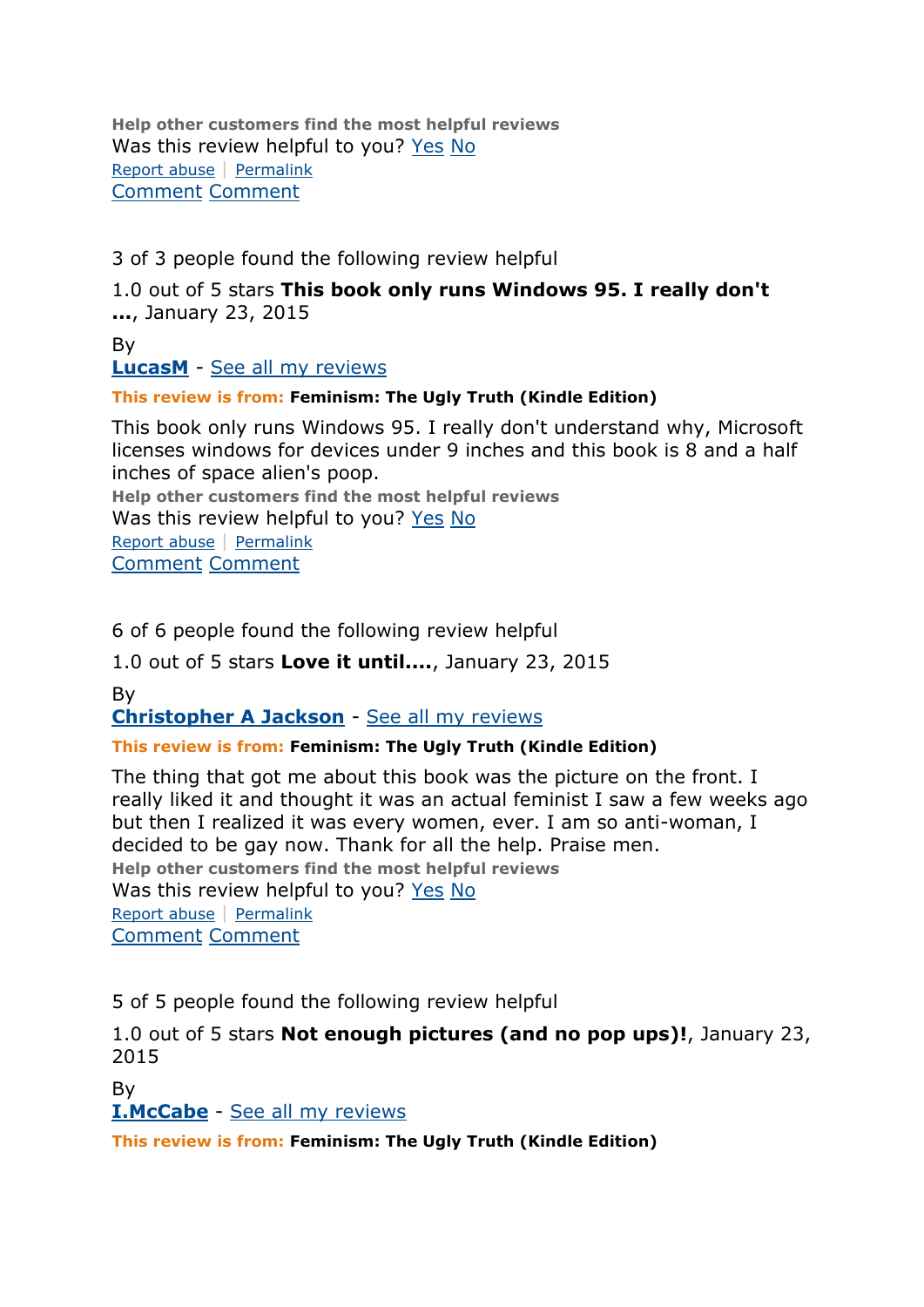Stunning book. As a man I could totally relate. The cover was so gripping I clicked 'buy it now' straight away (not 1 click buy it now, like a lazy feminist though), the popup window asking me "Really?" at every stage during checkout was a little distracting but I eventually got it downloaded. Then I had to print it out, as I refuse to read it on a tablet (do you know the company that builds tablets hire women?)

When I sat down to read it, I was blown away by the depth and coverage of the book: Rarely talked about topics like how feminists are only born under a full moon when the mother is in a cranky mood and various other scientific facts that have long been kept secret by the radical feminist media.

We rarely see an accurate account of the feminist diet, so the various cooking tips for how they boil human-man blood were real eye opening, I will definitely be checking with the restaurants I frequent to make sure my meals are prepared feminist-free as I absolutely do now wish to catch it.

Unfortunately, because of work, I cannot move into the human sized hamster ball you recommend to avoid catching feminist ideals, but I will try and avoid the various locations you advised to minimize my risk of coming into contact. As much as I loved hanging out in the pants section of womens departments stores, I will be doing my loitering in the mens section from now on.

This book has had such an impact on me, and I've very grateful for you taking the hours to writing it. I also really appropriate you listing all your sources in the back of the book so I could follow up with my own independent research. The amount of wikipedia entries you had to read to get all your scientiic knowledge was impressive, though some of the entries are a little different now, maybe the radical feminist mafia? Also do you have an email address for "Fred B.J." who is listed several times in the bibliography as a source?

The only downside to the book was the amount of words, like many of your fans I cannot read, so was hoping for more for a picture book, I had to have this one read to me by a friend, and he got a paper cut :( (BTWs do I invoice you for that, or the paper company?). So maybe you could release a picture book print version? Ooooh maybe a popup, with like an angry crocodile (frowny face) representing the feminists?

Will there be a second book?

Maybe Feminism, The Makeover - a la Queer Eye for the Straight Guy - as I really need to know what happens to the main character? **Help other customers find the most helpful reviews** Was this review helpful to you? [Yes](http://www.amazon.com/gp/voting/cast/Reviews/2115/R2A2PZL3E5QM4C/Helpful/1/ref=cm_cr_prvoteyn?ie=UTF8&target=aHR0cDovL3d3dy5hbWF6b24uY29tL3Jldmlldy9CMDA3OTVCUEVPL3JlZj1jbV9jcl9wcnZvdGVyZHI_X2VuY29kaW5nPVVURjgmcGFnZU51bWJlcj0yJnNob3dWaWV3cG9pbnRzPTAmc29ydEJ5PWJ5U3VibWlzc2lvbkRhdGVEZXNjZW5kaW5n&token=7617AF227E8395533E078915BBFAA5B79240C412&voteAnchorName=R2A2PZL3E5QM4C.2115.Helpful.Reviews&voteSessionID=184-3769442-0867816) [No](http://www.amazon.com/gp/voting/cast/Reviews/2115/R2A2PZL3E5QM4C/Helpful/-1/ref=cm_cr_prvoteyn?ie=UTF8&target=aHR0cDovL3d3dy5hbWF6b24uY29tL3Jldmlldy9CMDA3OTVCUEVPL3JlZj1jbV9jcl9wcnZvdGVyZHI_X2VuY29kaW5nPVVURjgmcGFnZU51bWJlcj0yJnNob3dWaWV3cG9pbnRzPTAmc29ydEJ5PWJ5U3VibWlzc2lvbkRhdGVEZXNjZW5kaW5n&token=DE9670A4FDA2C7B2B682D441481B763A2DDF61AB&voteAnchorName=R2A2PZL3E5QM4C.2115.Helpful.Reviews&voteSessionID=184-3769442-0867816) [Report abuse](http://www.amazon.com/gp/voting/cast/Reviews/2115/R2A2PZL3E5QM4C/Inappropriate/1/ref=cm_cr_prvoteyn?ie=UTF8&target=aHR0cDovL3d3dy5hbWF6b24uY29tL3Jldmlldy9CMDA3OTVCUEVPL3JlZj1jbV9jcl9wcnZvdGVyZHI_X2VuY29kaW5nPVVURjgmcGFnZU51bWJlcj0yJnNob3dWaWV3cG9pbnRzPTAmc29ydEJ5PWJ5U3VibWlzc2lvbkRhdGVEZXNjZW5kaW5n&token=7CA8F99AA7D2DEC43C3D4916E8E82BD30D92EB07&voteAnchorName=R2A2PZL3E5QM4C.2115.Inappropriate.Reviews&voteSessionID=184-3769442-0867816) | [Permalink](http://www.amazon.com/review/R2A2PZL3E5QM4C/ref=cm_cr_pr_perm?ie=UTF8&ASIN=B00795BPEO)